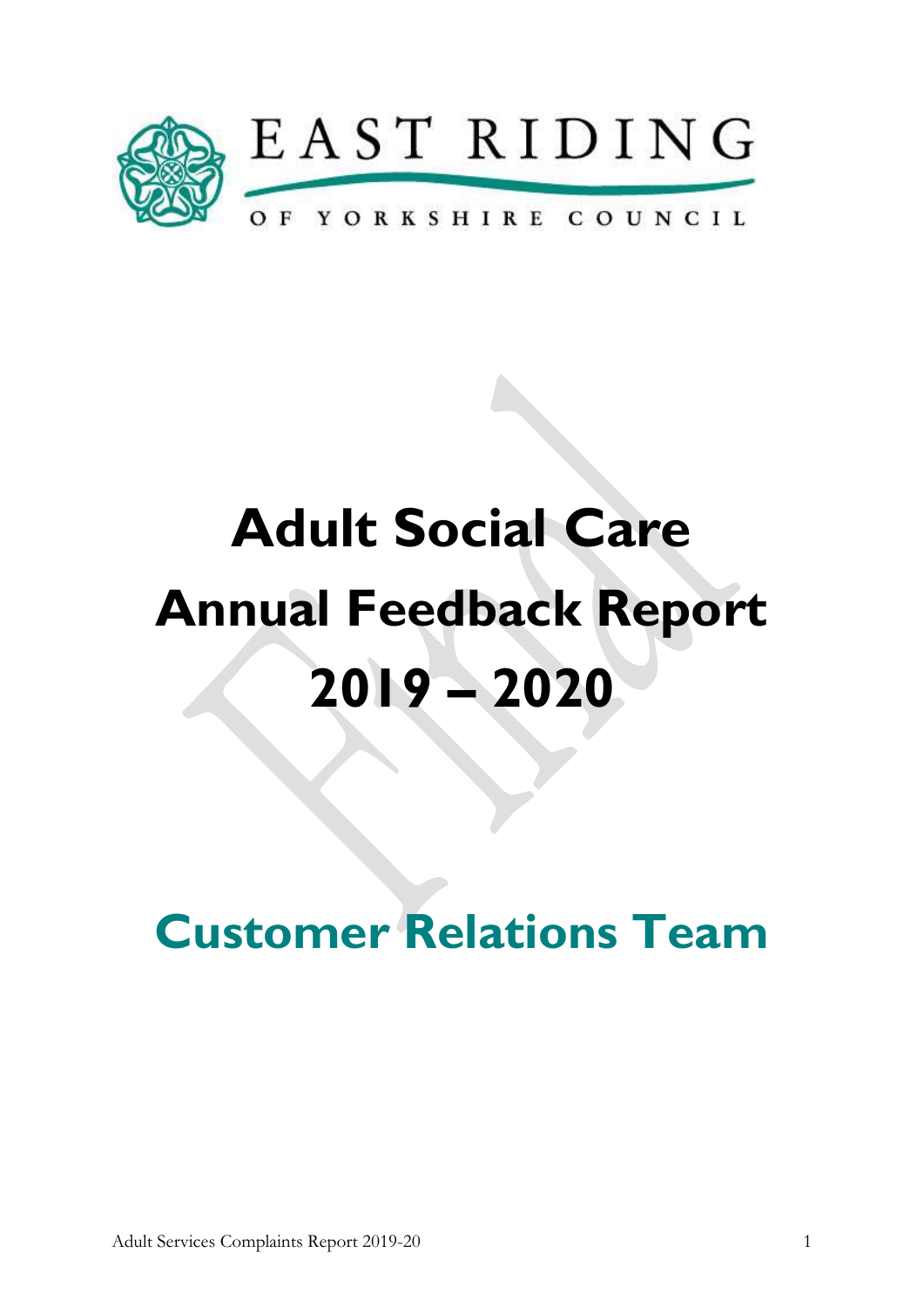It is a statutory requirement of the Local Authority Social Services and NHS Complaints Regulations 2009 that the local authority publishes an annual report providing information regarding adult services complaints and representations. These are the 'Regulations' referred to throughout this report.

East Riding of Yorkshire Council adult services welcome complaints, compliments and comments as a way of improving service delivery to adults and their families.

This report provides information about complaints and representations made relating to adult social care (adult services and business management and commissioning) under the Regulations during the twelve month period 1 April 2019 to 31 March 2020, and includes comparisons to previous years activity. In addition the report includes information relating to adult services Subject Access Requests (SAR) and Deceased Information Requests (DIR), and Freedom of Information Requests (FOI).

All timescales for complaints referred to within this report are in working days.

The customer relations team oversees the management of complaints and representations, SAR, DIR and FOI requests for children and adult services for the local authority, following the above mentioned Legislation / Regulations.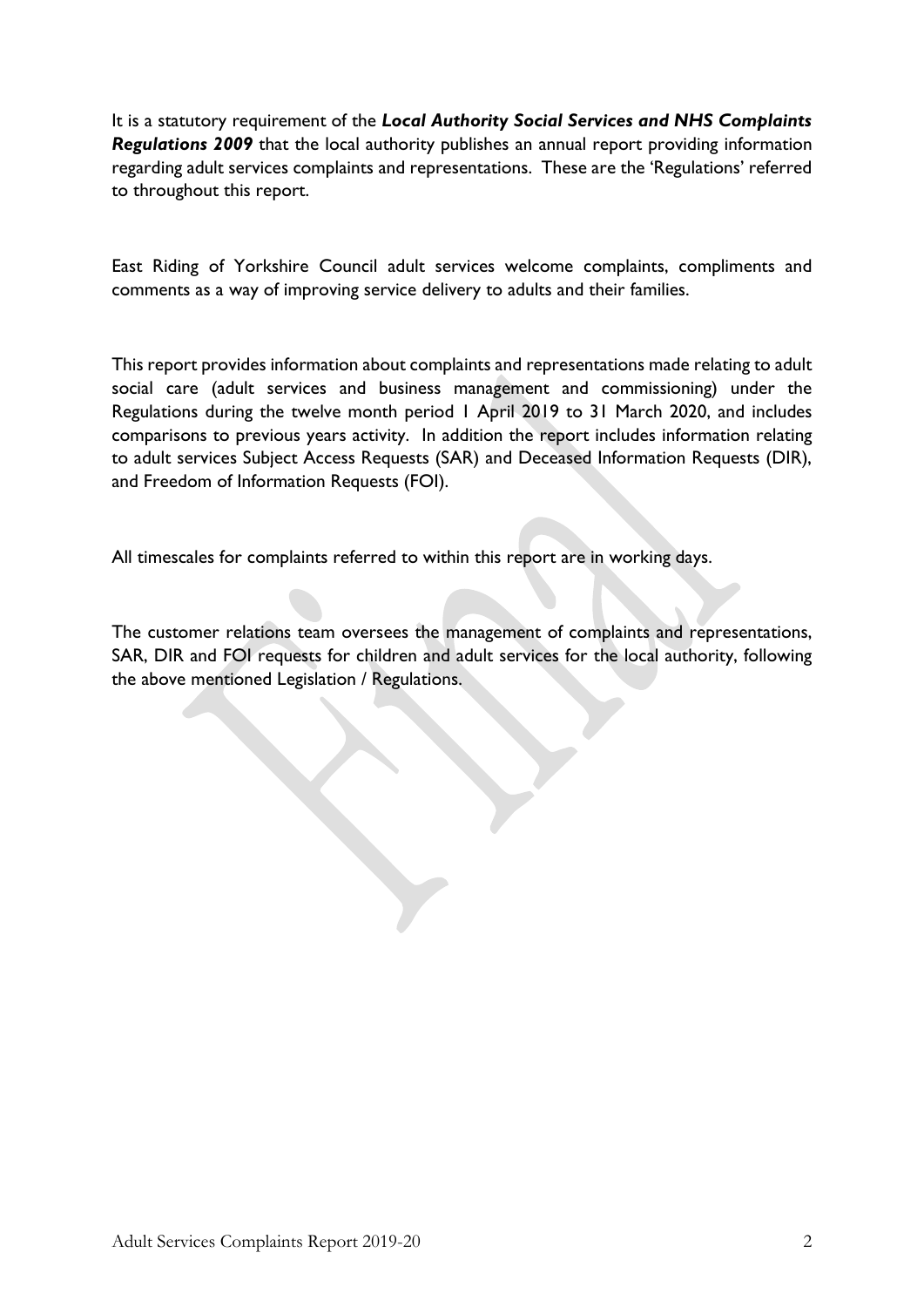# **Overview**

During 2019/20 a total of 601 representations were received from service users or people advocating on their behalf (compliments, concerns and complaints).

Additionally, during the period a number of SAR and FOIs requests were received.

These were categorised in the following way:

- 368 compliments received
- 289 concerns/team solutions completed
- 22 new complaints received
- 17 complaint investigations completed
- 26 Subject Access Requests (SARs) received
- 82 Freedom of Information Requests (FOIs) completed

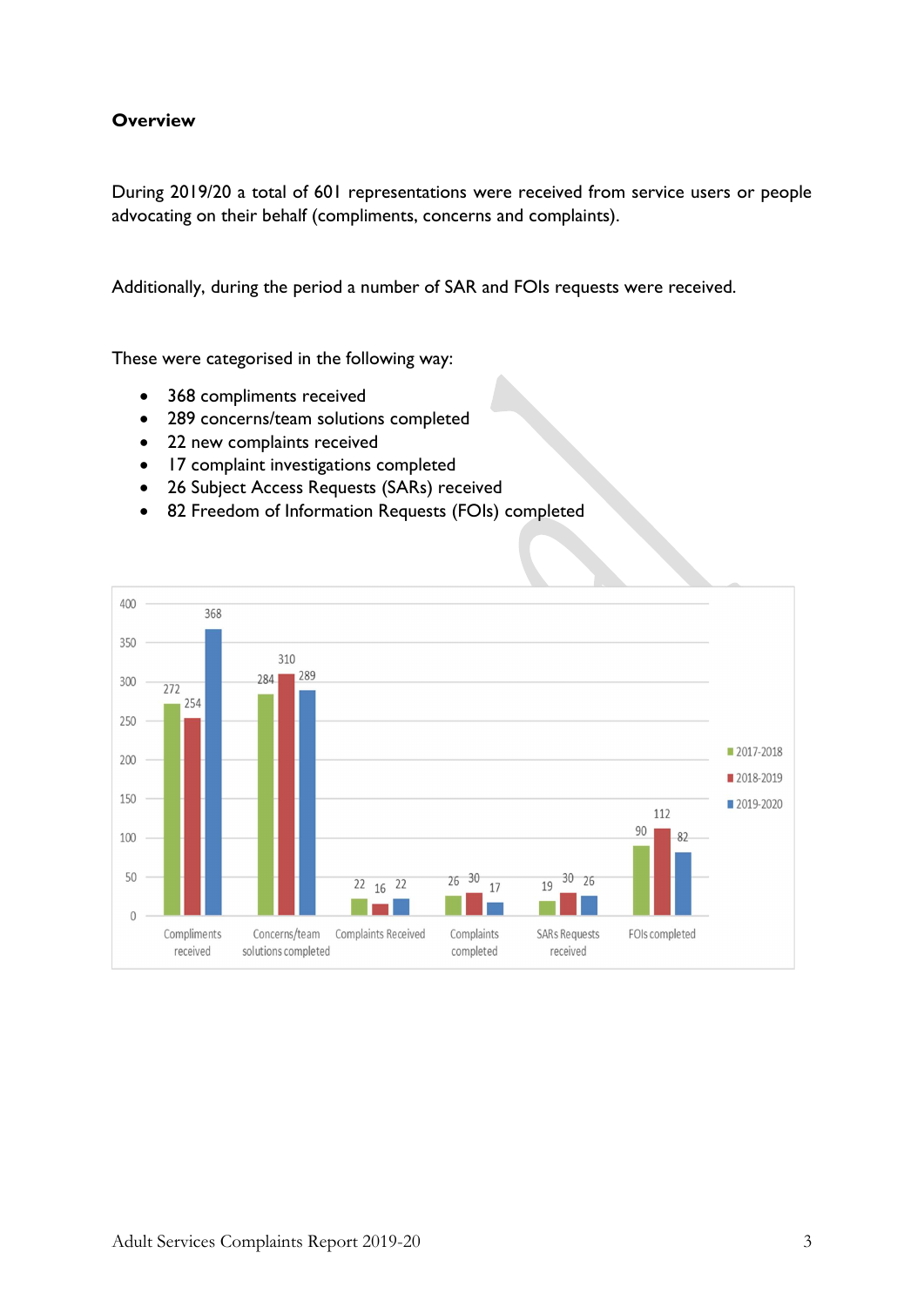# **Compliments**

| 368 compliments were received in adult social care in 19/20 compared to 254 in 18/19.<br>Compliments evidence how adult social services and business management and commissioning<br>(BMC) are meeting the key qualities of service that people expect. The majority of<br>compliments relate to satisfaction with the quality of service provided, reflect the professional,<br>positive, respectful attitude of staff and evidence the high level of practice delivered by adult<br>social care and business management and commissioning staff. |                |                 |                     |
|----------------------------------------------------------------------------------------------------------------------------------------------------------------------------------------------------------------------------------------------------------------------------------------------------------------------------------------------------------------------------------------------------------------------------------------------------------------------------------------------------------------------------------------------------|----------------|-----------------|---------------------|
| There was a 30% increase in compliments received during the first month period of the<br>COVID-19 pandemic compared to the previous year. Compliments received acknowledge<br>thanks for the hard work of individuals who it was felt went above and beyond expectations<br>to ensure that services were provided during the pandemic.<br>Learning is taken from compliments received in the same way as that of complaints,                                                                                                                       |                |                 |                     |
| compliments are recorded and the learning used to influence and promote best practice<br>across the service.                                                                                                                                                                                                                                                                                                                                                                                                                                       |                |                 |                     |
|                                                                                                                                                                                                                                                                                                                                                                                                                                                                                                                                                    |                |                 |                     |
|                                                                                                                                                                                                                                                                                                                                                                                                                                                                                                                                                    | 2019-2020      | 2018-2019       | 2017-2018           |
| Lifeline - BMC                                                                                                                                                                                                                                                                                                                                                                                                                                                                                                                                     | 122            | 49              | 62                  |
| Community Support - BMC<br>Worklink - BMC                                                                                                                                                                                                                                                                                                                                                                                                                                                                                                          | 80<br>37       | 53              | 8<br>$\overline{2}$ |
| Day Care Services - BMC                                                                                                                                                                                                                                                                                                                                                                                                                                                                                                                            | 30             | 25              | 27                  |
| Disability Resouce Team                                                                                                                                                                                                                                                                                                                                                                                                                                                                                                                            | 27             | 4               | 12                  |
| <b>STARS - BMC</b>                                                                                                                                                                                                                                                                                                                                                                                                                                                                                                                                 | 4              | 47              | 92                  |
| East Riding Residential - BMC                                                                                                                                                                                                                                                                                                                                                                                                                                                                                                                      | $\mathsf{L}$   | $\overline{1}$  | 24                  |
| Woldhaven Residential/Reablement Service - BMC                                                                                                                                                                                                                                                                                                                                                                                                                                                                                                     | 10             |                 |                     |
| <b>CWT West Wolds</b>                                                                                                                                                                                                                                                                                                                                                                                                                                                                                                                              | 9              | $\overline{10}$ | 3                   |
| <b>CWT Beverley</b>                                                                                                                                                                                                                                                                                                                                                                                                                                                                                                                                | 6              | $\overline{2}$  | $\mathbf{2}$        |
| <b>CWT</b>                                                                                                                                                                                                                                                                                                                                                                                                                                                                                                                                         | 6              |                 |                     |
| <b>CWT</b> Haltemprice                                                                                                                                                                                                                                                                                                                                                                                                                                                                                                                             | $\overline{4}$ | $\overline{7}$  |                     |
| <b>CWT Goole</b>                                                                                                                                                                                                                                                                                                                                                                                                                                                                                                                                   |                | $\overline{4}$  | $\overline{2}$      |
| <b>CWT Bridlington</b>                                                                                                                                                                                                                                                                                                                                                                                                                                                                                                                             | 3              | $\overline{13}$ | $\overline{7}$      |
| Carers Support Service                                                                                                                                                                                                                                                                                                                                                                                                                                                                                                                             | 2              | $\overline{7}$  | 8                   |
| Hospital Team                                                                                                                                                                                                                                                                                                                                                                                                                                                                                                                                      |                | 3               |                     |
| <b>Welfare Rights</b>                                                                                                                                                                                                                                                                                                                                                                                                                                                                                                                              |                |                 | 5                   |
| <b>Private Provider Services</b>                                                                                                                                                                                                                                                                                                                                                                                                                                                                                                                   |                |                 |                     |
| Review and Peripatetic                                                                                                                                                                                                                                                                                                                                                                                                                                                                                                                             |                | 3               | $\overline{7}$      |
| <b>CWT Holderness</b>                                                                                                                                                                                                                                                                                                                                                                                                                                                                                                                              |                | $\overline{2}$  |                     |
| ASC / Service Manager                                                                                                                                                                                                                                                                                                                                                                                                                                                                                                                              |                |                 | $\overline{2}$      |
| Wardens - BMC                                                                                                                                                                                                                                                                                                                                                                                                                                                                                                                                      |                |                 |                     |
| Safeguarding team                                                                                                                                                                                                                                                                                                                                                                                                                                                                                                                                  |                |                 |                     |
| Assessments and Payments                                                                                                                                                                                                                                                                                                                                                                                                                                                                                                                           |                |                 | 5                   |
| Mental Health                                                                                                                                                                                                                                                                                                                                                                                                                                                                                                                                      |                |                 |                     |
|                                                                                                                                                                                                                                                                                                                                                                                                                                                                                                                                                    |                |                 |                     |
| <b>TOTAL</b>                                                                                                                                                                                                                                                                                                                                                                                                                                                                                                                                       | 368            | 254             | 272                 |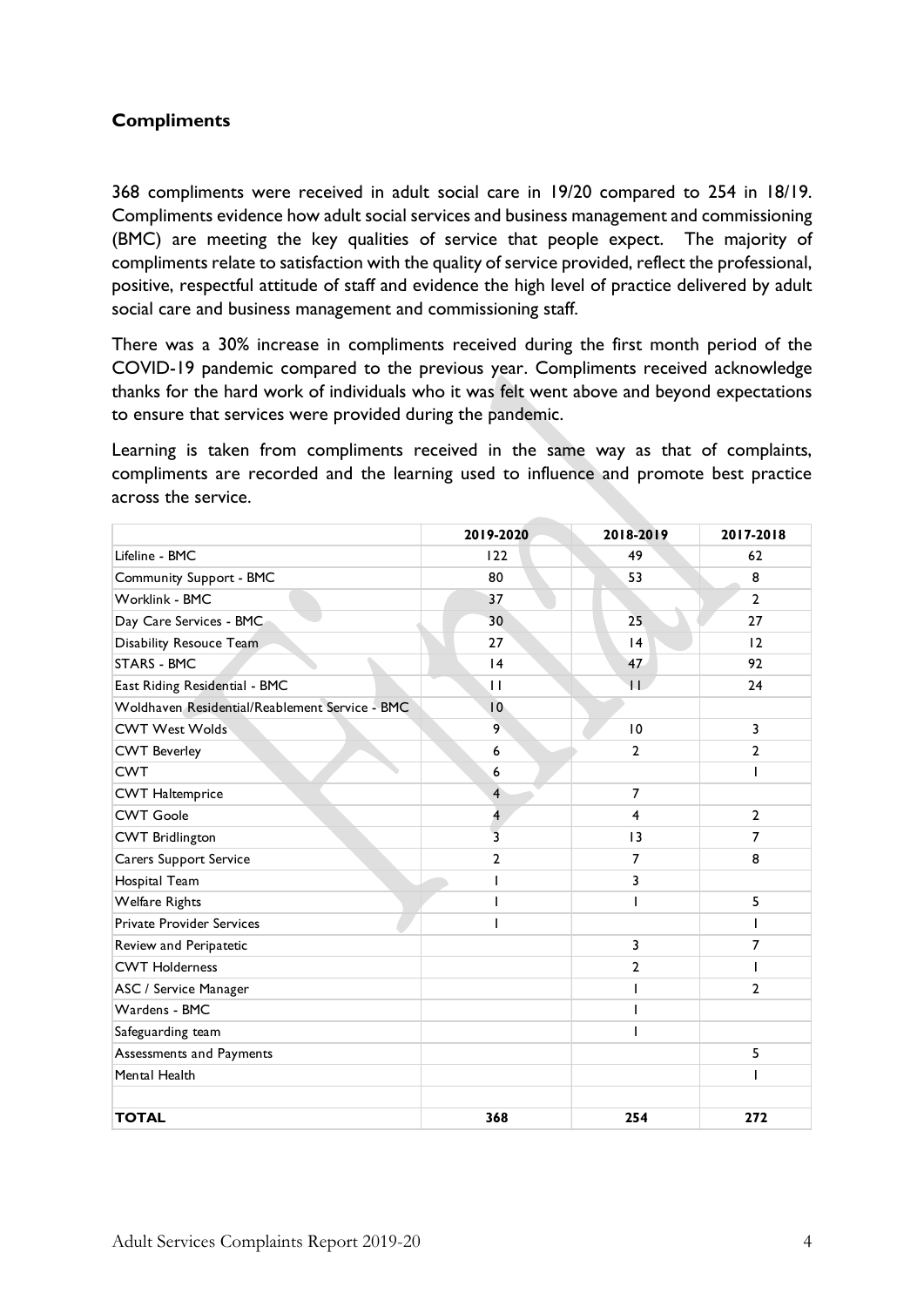The number of compliments received remains high and continues to be significantly higher than the number of complaints received.



A sample of compliments received are detailed below:

"Thank you all for the excellent care you have given to me on my reablement journey. You have all given me so much care, support and encouragement. The service you provide is fabulous"

"My illness and disability makes things difficult, makes \*me\* difficult! and you were both very kind in taking time to explain things fully; and your guidance and assistance were most welcome"

"I do appreciate everything you have done for me, and all your understanding and care you have given to me throughout my time with STARS. You are all so kind and have helped me to become more independent and back to how I was prior to hospital. Best wishes to you all"

"Since coming out of hospital I have received and am stilling receiving excellent care and nursing from your wonderful carers. I felt alone when I left hospital but your carers brought me back to my normal self for which I shall be eternally very grateful. A very big thankyou to you all. Your service is indeed very braiseworthy"

"A huge thanks to all the essential services staff for working in such difficult times. The public are aware of your presence and appreciate what you are doing at a risk to yourselves and family"

"In these difficult and challenging times they [the staff] are all a credit to your organisation, and I salute them all"

"At 8pm on 10.04.20 X [Lifeline] received a call from Miss X who played 'you are my sunshine' to control staff as a thank you for caring. People were once again outside control clapping."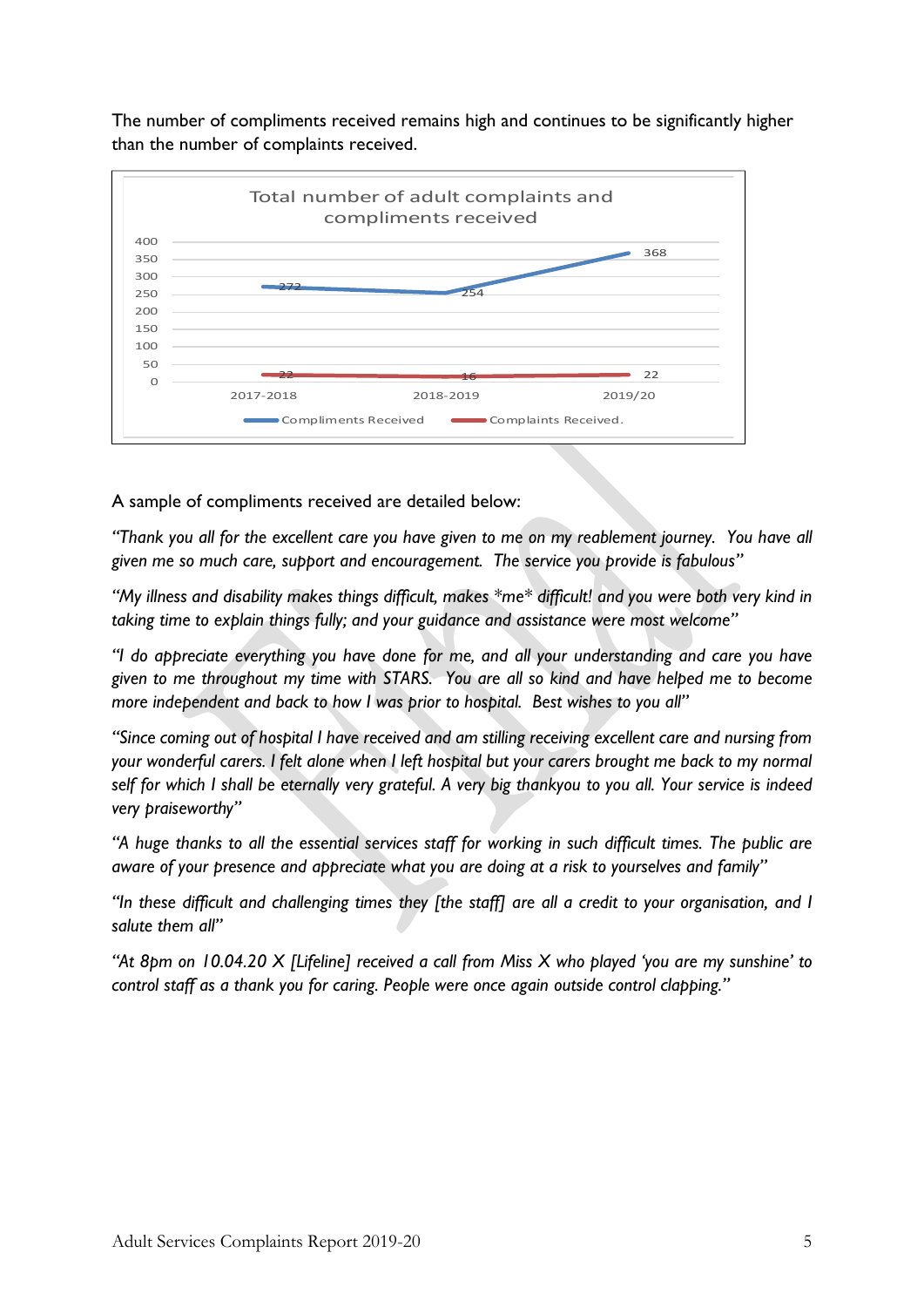# **Complaints**

#### What is a Complaint?

A complaint can be generally defined as an expression of dissatisfaction or disquiet, which requires a response. Complaints can be made in person, by telephone, letter or email, or through an advocate.

Officers from local authority services will always look for opportunities to effectively resolve concerns raised, as a positive alternative for the service user to entering a formal complaints process.

### Adult Social Care Complaints Procedure

The adult social care complaints procedure is a statutory process which allows service users or other people on their behalf, to make complaints about adult services.

A person is eligible to make a complaint under the statutory complaints procedure where the local authority has a power or duty to provide or secure a service; which includes a service provided by an external provider acting on behalf of the local authority. In such circumstances service users can either complain directly to the provider or to the local authority customer relations team.

Commissioned providers are encouraged to attempt to resolve complaints at the first point of contact in line with good practice highlighted by the Local Government Ombudsman, but are equally advised to direct service users and / or their carers to commissioners of the service where local resolution is not possible or appropriate, or where the service user / carer remains dissatisfied.

A complaint can be made by the representative of a service user who has been assessed as lacking the capacity to make decisions regarding health and welfare (under the Mental Capacity Act 2005), as long as the representative is seen to be acting in the best interests of that service user. Anyone can complain who is affected (or likely to be affected) by the actions, decisions or omissions of the service that is subject to a complaint.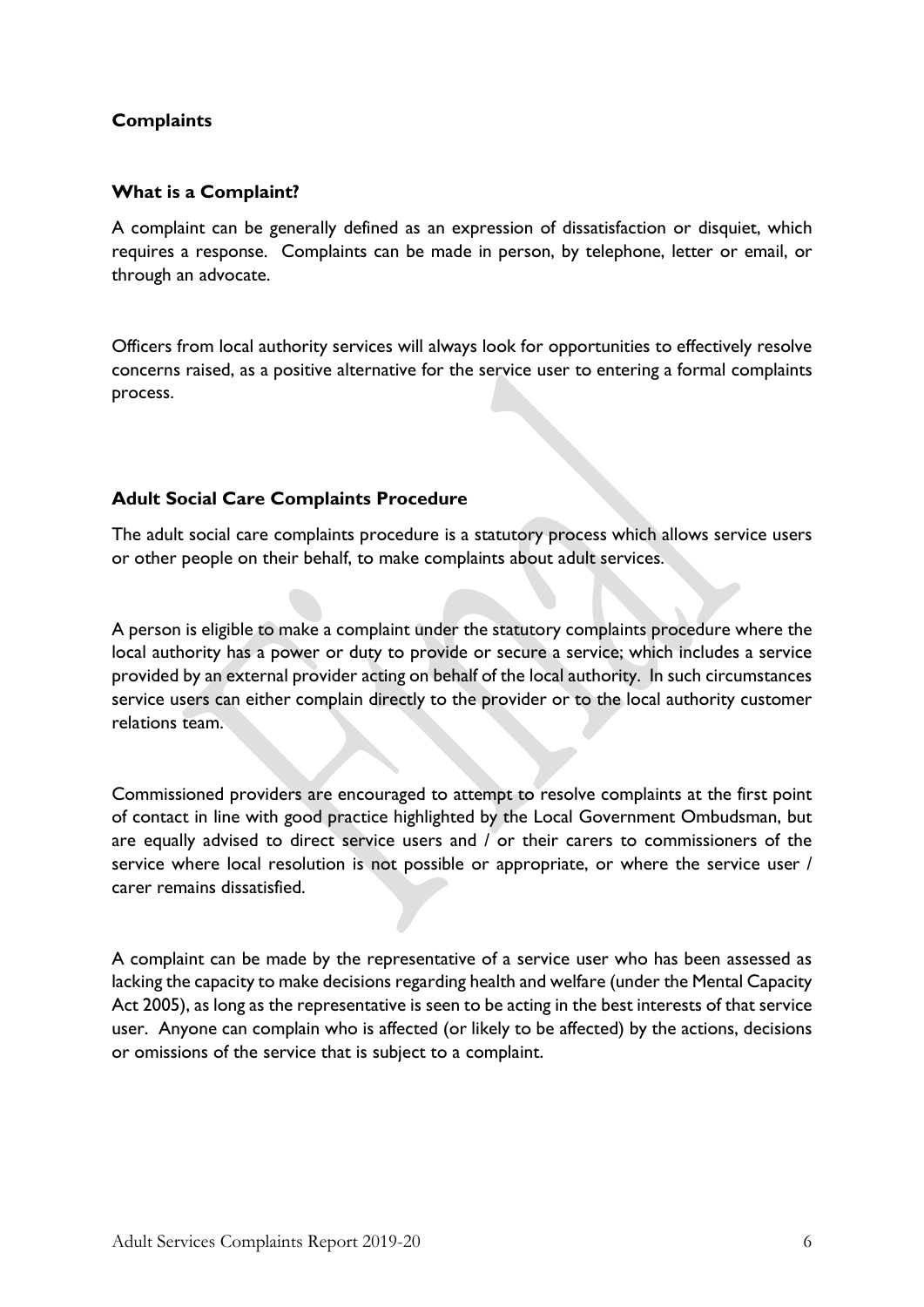Concerns raised are recorded at two levels:

- Local resolution contacts to the customer relations team not progressing to a complaint where the customer relations team / relevant team manager will aim to resolve concerns raised, with the agreement of the complainant rather than entering the longer, formal complaint process. This level includes adult service teams using the 'team concern' form to capture how concerns have been resolved and what lessons have been learned
- Formal complaint the complaint is allocated to a manager in adult services to carry out an in depth investigation into the concerns raised. The Local Authority Social Services and National Health Service Complaints (England) Regulations 2009, state in 14(3), that the Local Authority should respond to an Adult Social Services complaint within a period of six months. The East Riding of Yorkshire Council strives to address complaints in a 30 working day timescale which is shorter and more efficient. The findings of the investigation are then adjudicated by a senior manager in adult services

If the complainant remains dissatisfied then they can refer the matter to the Local Government Ombudsman (LGO), who is empowered to investigate where it would appear that the local authority's own investigations have not resolved the complaint. Complainants can refer their complaint to the LGO at any time, although the Ombudsman would normally refer the matter back to the local authority to be considered under the appropriate complaint procedure first before getting involved.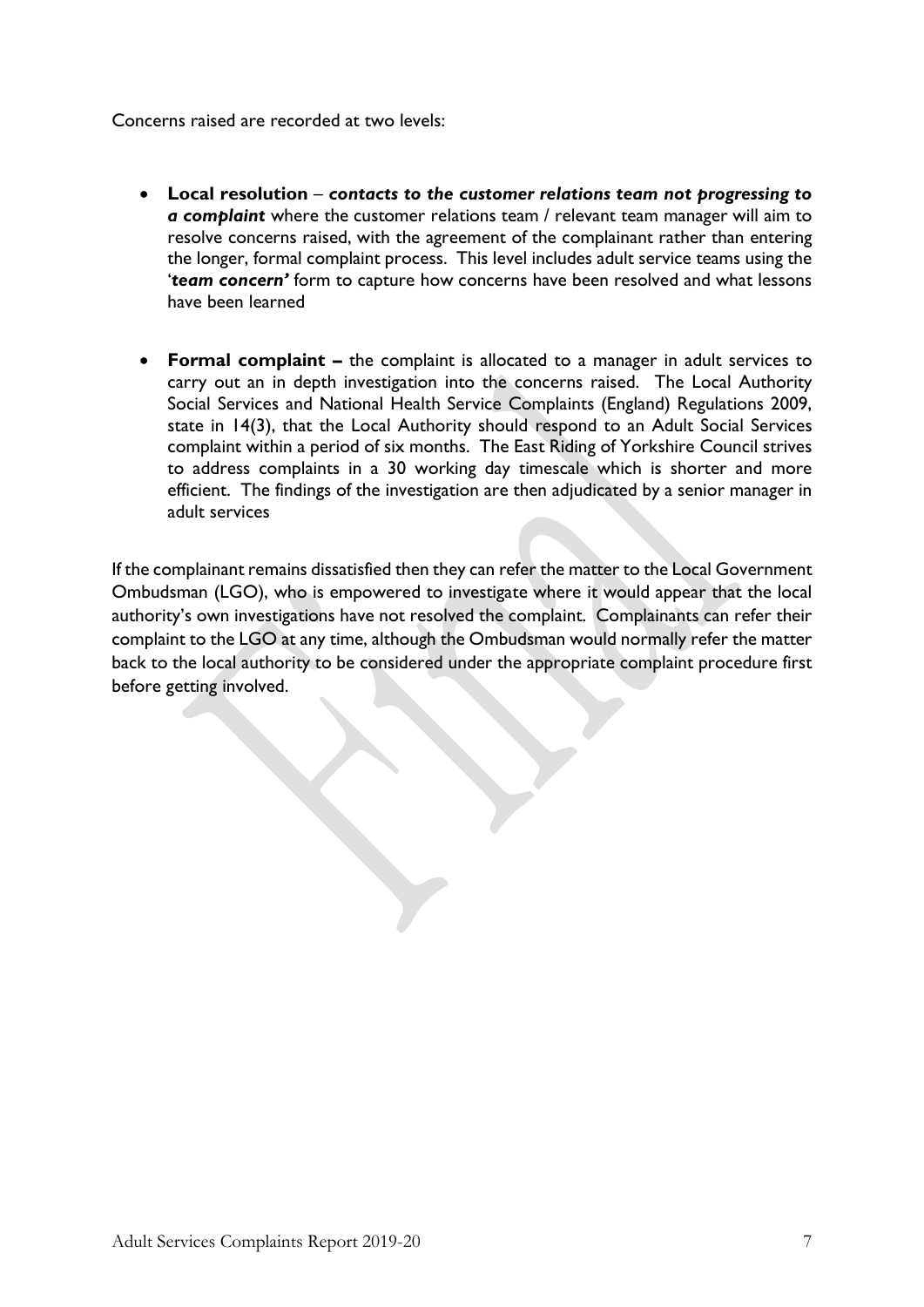# Local Resolution (Team Concern and Team Solutions)

At the outset the approach taken is to actively seek opportunities for alternative resolution or remedy when concerns are first raised. Team concerns are those which have been received directly by the team and resolved at team level. Team solutions are those concerns which have been raised with the Customer Relations Team as a formal complaint but handled successfully through the concerns being forwarded to the relevant team manager for resolution. Where service users remain dissatisfied with the resolution, they can request their concerns are escalated to a formal complaint. Local Resolution (Team Concern and Team Solutions)<br>
At the outset the approach taken is to actively seek opportunities for alternative resolution<br>
or remedy when concerns are first raised. Team concerns are those which hav Local Resolution (Team Concern and Team Solutions)<br>
At the outset the approach taken is to actively seek opportunities for alternative resolution<br>
or remew when concerns are first raised. Team concerns are those which have **Local Resolution (Team Concern and Team Solutions)**<br>
At the outset the approach taken is to actively seek opportunities for alternative resolution<br>
or remedy when concerns are first raised. Team concerns are those which h **Local Resolution (Team Concern and Team Solutions)**<br>
At the outset the approach taken is to actively seek opportunities for alternative resolution<br>
or remedy when concerns are first raised. Team concerns are those which h

The number of concerns handled at local resolution level remains consistently high.

|                                | 2019-20 | 2018-19 | 2017-18 |
|--------------------------------|---------|---------|---------|
| Team concerns (ASC + BMC)      | 125     | 157     | 169     |
| Team Solutions (ASC + BMC)     | 164     | 153     | 115     |
| <b>Total Local Resolutions</b> | 289     | 310     | 284     |

Adult social care have consistently achieved a high level of success at resolution where in the first instance resolution is being attempted by the relevant team manager, particularly in relation to the team solutions where the concerns raised were requested progress through the formal complaint process. There is a high level of resolution achieved through the team solution approach with only a few escalating into the formal complaints process. Team as a formal complaint but handled<br>
d to the relevant team manager for<br>
with the resolution, they can request<br>
evel remains consistently high.<br>
2019-20 2018-19 2017-18<br>
125 157 169<br>
164 153 115<br>
289 310 284<br>
vel of suc successfully through the concerns being forwarded to the relevant team manager for<br>
resolution. Where service users remain dissaisfied with the resolution, they can request<br>
cheric concerns are escalated to a formal compla resolution. Where service users remain dissatisfied with the resolution, they can request<br>
their concerns are escalated to a formal complaint.<br>
The number of concerns handled at local resolution level remains consistently The monderns are escalated to a formal complaint.<br>
The number of concerns handled at local resolution level remains consistently high.<br>
Team concerns (ASC + BMC)<br>
Team Solutions (ASC + BMC)<br>
Team Solutions (ASC + BMC)<br>
Tea

|                                                   | 2019-20 | 2018-19 | 2017-28 |
|---------------------------------------------------|---------|---------|---------|
| Team solutions                                    | 164     | -153    | 115     |
| Number escalated to formal complaint              | q       |         |         |
| Percentage successfully resolved at team solution | 95%     | 99%     | 96%     |

|                                                                                                                                                                                                                        | 2019-20 | 2018-19        | 2017-28       |
|------------------------------------------------------------------------------------------------------------------------------------------------------------------------------------------------------------------------|---------|----------------|---------------|
| Team solutions                                                                                                                                                                                                         | 164     | 153            | 115           |
| Number escalated to formal complaint                                                                                                                                                                                   | 9       | $\mathbf{1}$   | 5.            |
| Percentage successfully resolved at team solution                                                                                                                                                                      | 95%     | 99%            | 96%           |
|                                                                                                                                                                                                                        |         |                |               |
| communication, staff conduct and accuracy of information forming underlying themes.<br>Similarly, finance and cost of service were evident in a number of team solutions raising the<br>issue of poor quality service. |         | 2019-20        | $\frac{0}{0}$ |
|                                                                                                                                                                                                                        |         | <b>Number</b>  |               |
| Poor service quality                                                                                                                                                                                                   |         | 78             | 47.56         |
| Service provision                                                                                                                                                                                                      |         | 44             | 26.83         |
| Other<br>Staff attitude/behaviour                                                                                                                                                                                      |         | 18<br>10       | 10.98<br>6.1  |
| Service inappropriate                                                                                                                                                                                                  |         | $\overline{7}$ | 4.27          |
| Service not provided                                                                                                                                                                                                   |         | 6              | 3.66          |
| Not for the East Riding                                                                                                                                                                                                |         | 1              | 0.61          |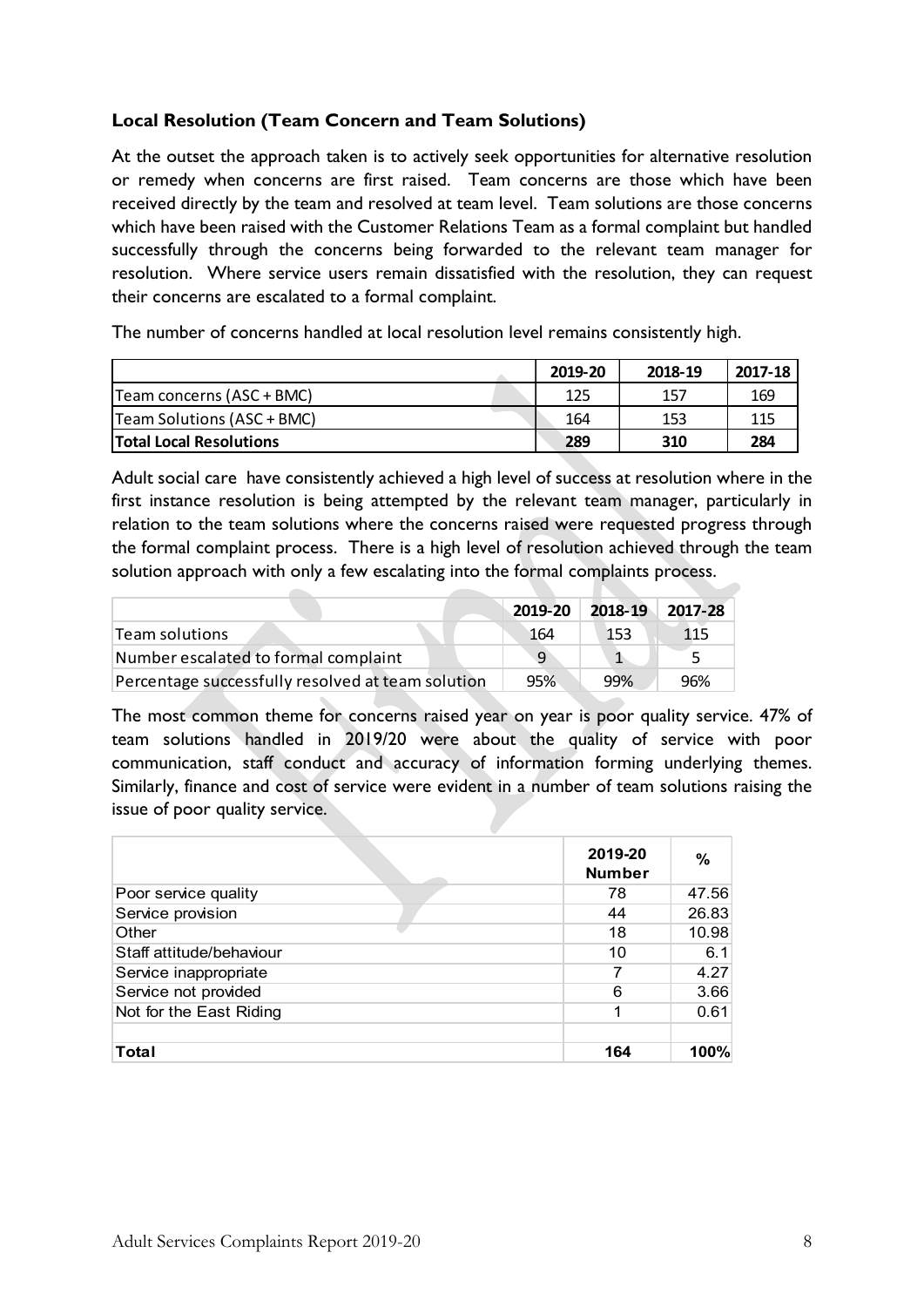# **Complaints**

22 adult social care complaints were received during 2019/20. This was a 37% increase in the number of complaints received in 2018/19.

17 complaints were still ongoing at the conclusion of 2019/20 and were transferred into 2020/21. For some complaints delays were experienced in concluding investigations during 2019/20. This was as a result of operational pressures due to the emergency response to flooding and the COVID-19 pandemic which resulted in a number of complaint investigations being suspended or delayed. 7 complaints were suspended as a direct result of the COVID-19 pandemic. ints were received during 2019/20. This was a 37% increase in the<br>ved in 2018/19.<br>
omplaints investigations were concluded and completed, 11 which<br>
2020.<br>
2020.<br>
9/20.<br>
Ingoing at the conclusion of 2019/20 and were transfe 22 adult social care complaints were received during 2019/20. This was a 37% increase in the<br>number of complaints received in 2018/19.<br>During 2019/20 17 formal complaints investigations were concluded and completed, 11 wh

| During 2019/20 17 formal complaints investigations were concluded and completed, 11 which<br>had transferred over from 2018/19 and 6 new complaints received in 2019/20. 2 complaints<br>were withdrawn during 2019/20.                                                                                                                                                                                                                                                                 |                |              |                |
|-----------------------------------------------------------------------------------------------------------------------------------------------------------------------------------------------------------------------------------------------------------------------------------------------------------------------------------------------------------------------------------------------------------------------------------------------------------------------------------------|----------------|--------------|----------------|
| 17 complaints were still ongoing at the conclusion of 2019/20 and were transferred into<br>2020/21. For some complaints delays were experienced in concluding investigations during<br>2019/20. This was as a result of operational pressures due to the emergency response to<br>flooding and the COVID-19 pandemic which resulted in a number of complaint investigations<br>being suspended or delayed. 7 complaints were suspended as a direct result of the COVID-<br>19 pandemic. |                |              |                |
| Breakdown of complaints received by area:                                                                                                                                                                                                                                                                                                                                                                                                                                               | 2019-2020      | 2018-2019    | 2017-2018      |
| Adult Community Wellbeing Teams                                                                                                                                                                                                                                                                                                                                                                                                                                                         | 13             | 14           | 14             |
|                                                                                                                                                                                                                                                                                                                                                                                                                                                                                         |                |              | $\overline{2}$ |
|                                                                                                                                                                                                                                                                                                                                                                                                                                                                                         |                |              |                |
|                                                                                                                                                                                                                                                                                                                                                                                                                                                                                         |                |              | $\mathbf{1}$   |
|                                                                                                                                                                                                                                                                                                                                                                                                                                                                                         |                |              | $\mathbf{1}$   |
|                                                                                                                                                                                                                                                                                                                                                                                                                                                                                         |                |              | $\mathbf{1}$   |
|                                                                                                                                                                                                                                                                                                                                                                                                                                                                                         |                |              |                |
| Aids and Adaptions<br><b>Welfare Rights</b><br><b>Futures Plus</b><br>Joint investigation (Residential and CWT)<br>Joint investigation (Private Provider and CWT)<br>Emergency Duty team                                                                                                                                                                                                                                                                                                |                |              | $\mathbf{1}$   |
| Lifeline                                                                                                                                                                                                                                                                                                                                                                                                                                                                                |                | $\mathbf{1}$ | $\mathbf{1}$   |
| Review and Peripatetic social work                                                                                                                                                                                                                                                                                                                                                                                                                                                      |                |              | $\mathbf{1}$   |
| Safeguarding team                                                                                                                                                                                                                                                                                                                                                                                                                                                                       | $\overline{2}$ |              |                |
| Private Provider / Private Residential                                                                                                                                                                                                                                                                                                                                                                                                                                                  |                |              |                |
| Hospital Team                                                                                                                                                                                                                                                                                                                                                                                                                                                                           |                | $\mathbf{1}$ |                |
| Adult Mental Health Team                                                                                                                                                                                                                                                                                                                                                                                                                                                                |                |              |                |
| <b>Adults Suite 20</b>                                                                                                                                                                                                                                                                                                                                                                                                                                                                  |                |              |                |

### Breakdown of complaints received by area:

### Nature of the complaints received in 2019/20:

- 12 complaints were about poor quality service
- 9 complaints were about service provision
- I complaint was staff attitude and behaviour

The most common theme for concerns raised year on year is poor quality service. 53% of complaints received in 2019/20 were about the quality of service. With poor communication forming a reoccurring theme for a number of complaints. Whilst only 1 complaint overall related to staff attitude and behaviour, many complaints that mentioned staff attitude and behaviour were part of a bigger complaint raising issues of poor quality service. Similarly, complaints in relation to cost of service were evident in a number of complaints raising the issue of poor quality service.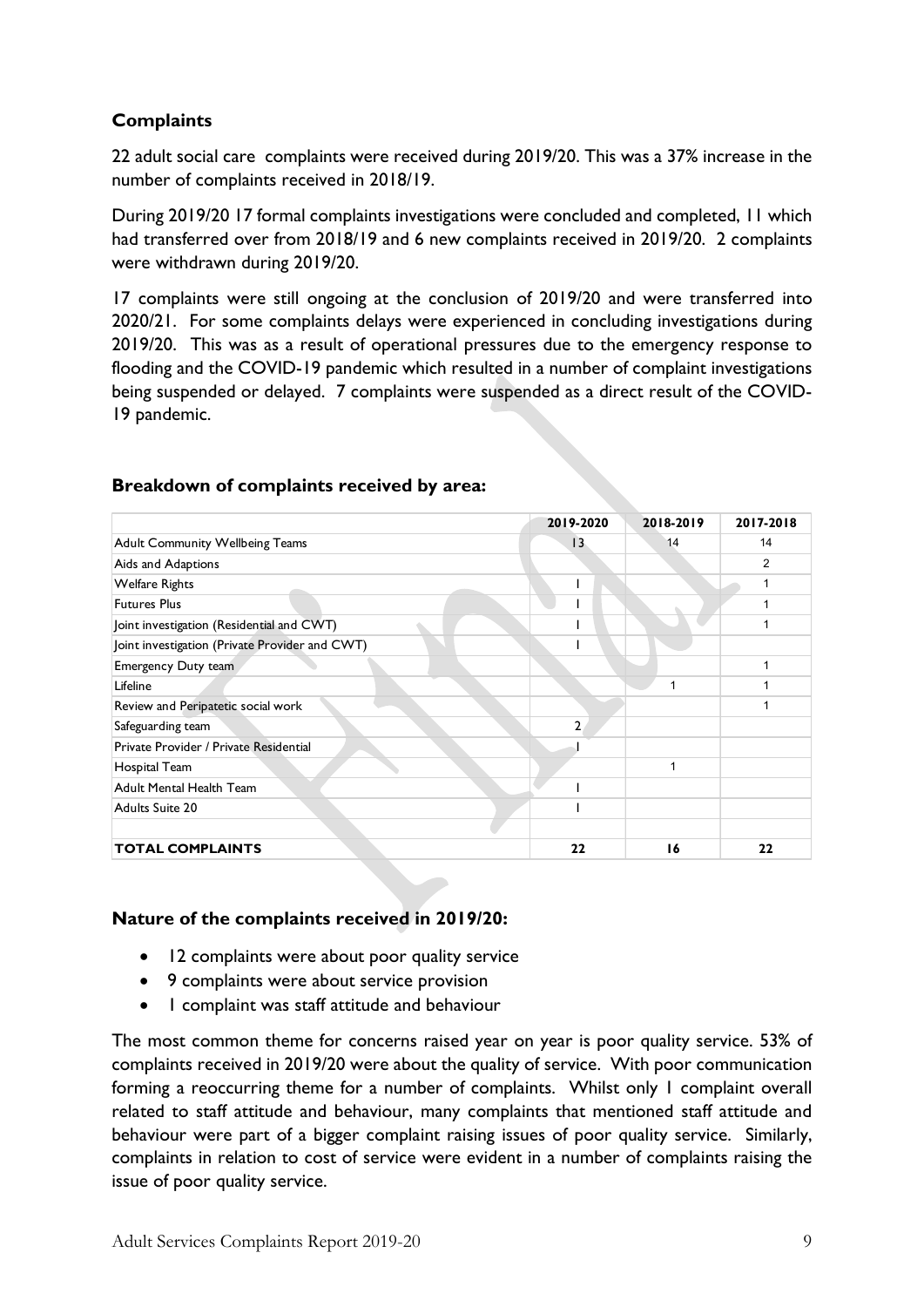Some key issues raised include the following:

Communication:

- Efforts to communicate information in relation to meetings about social care needs were not offered in a timely nor consistent way
- Communication invite to a best interest meeting was late
- Not receiving information regarding the outcomes of best interest meetings
- No explanation of change to a discharge plan when initially a step down bed had been identified
- Not receiving copies of an assessment

Residential Care Homes:

- Poor communication with the service user's family
- Being made to wait to visit a relative
- Manner of transfer from one care home to another

Staff attitude and behaviour:

- Using inappropriate form of address during a meeting
- Not being appropriately prepared prior to a meeting
- Being abrupt in manner
- Being told by a worker not to visit a relative once transferred to a care home
- Insensitivity and lack of understanding shown including failure to understand the severity of a relatives illness

Cost of Service/Financial:

- Not properly informed regarding funding of a residential care placement
- No explanation given about the process of continuing healthcare or of the funding for it
- Not informed of the charging policy around respite care

#### Complaints in context:

A total of 34 complaints were handled during 2019/20 which is consistent with previous years, 12 which transferred in from the previous year 2018/19 and 22 complaints which were newly received in 2019/20. There was a reduction in the number of complaint investigations completed during 2019/20 with 17 of the 34 complaints handled transferring into 2020/21. The reduction in investigations completed resulting in complaints transferring into 2020/21 was due to the delays in concluding investigations due to staff responding to emergency planning around the flooding and also responding to the COVID-19 pandemic.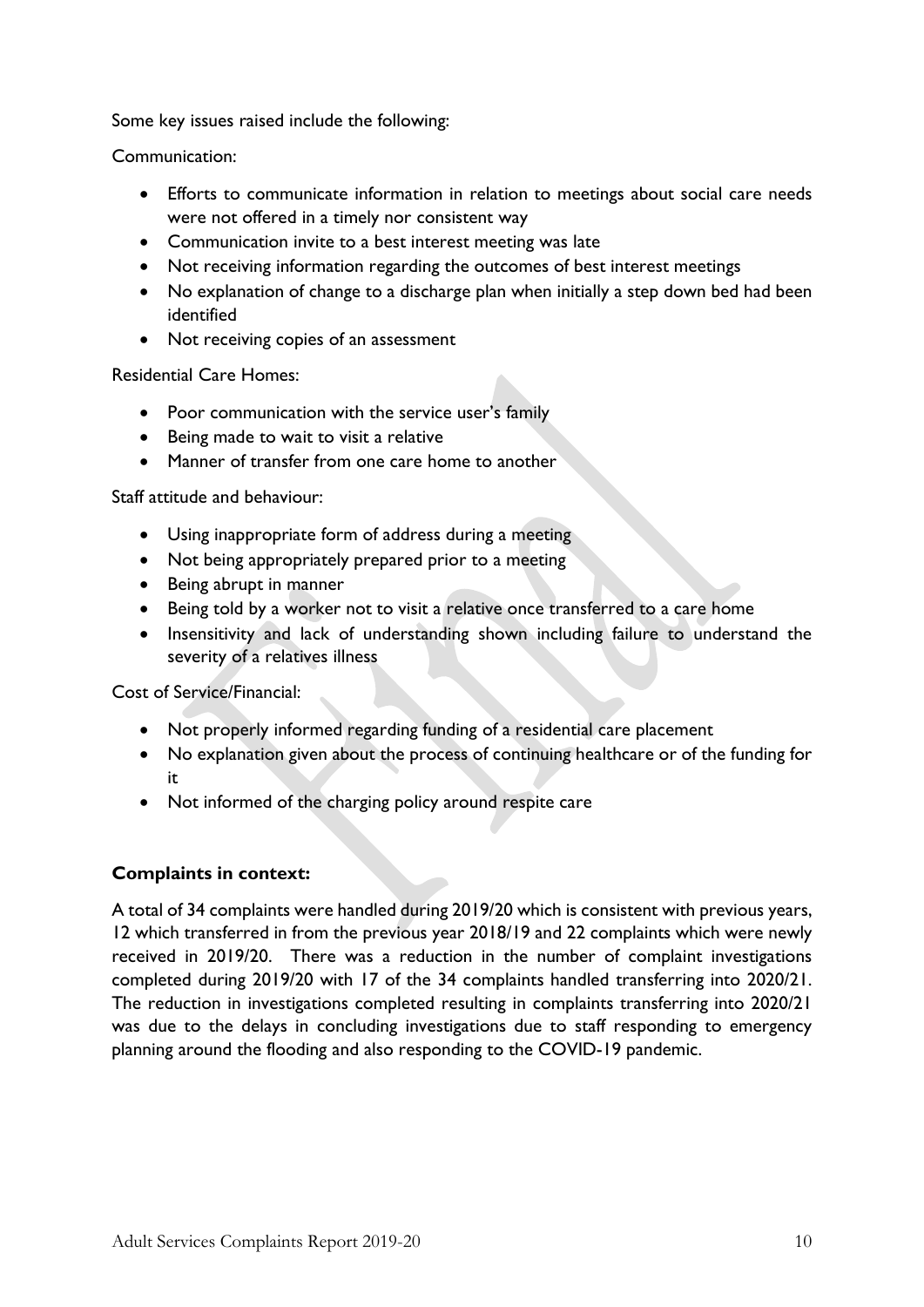|                                              | 2019-20 | 2018-19 | 2017-18 |
|----------------------------------------------|---------|---------|---------|
| <b>Transferred from previous year</b>        | 12      | 14      | 4       |
| <b>New complaints received</b>               | 22      | 16      | 22      |
| <b>Total complaints handled</b>              | 34      | 30      | 26      |
| <b>Total completed investigations</b>        | 17      | 19      | 14      |
| Total complaints transferred into next year  | 17      | 11      | 12      |
|                                              |         |         |         |
| % of complaints completed                    | 50%     | 63%     | 54%     |
|                                              |         |         |         |
| % complaints transferred into next year      | 50%     | 37%     | 46%     |
|                                              |         |         |         |
| <b>Outcomes of complaint investigations:</b> |         |         |         |

# Outcomes of complaint investigations:

| Total complaints transferred into next year                                                                                                                                                                                                                                                                                     |                | 17             | 11              | 12             |
|---------------------------------------------------------------------------------------------------------------------------------------------------------------------------------------------------------------------------------------------------------------------------------------------------------------------------------|----------------|----------------|-----------------|----------------|
| % of complaints completed                                                                                                                                                                                                                                                                                                       |                | 50%            | 63%             | 54%            |
| % complaints transferred into next year                                                                                                                                                                                                                                                                                         |                | 50%            | 37%             | 46%            |
| <b>Outcomes of complaint investigations:</b><br>The table below shows the outcome of complaints following an investigation. The three main                                                                                                                                                                                      |                |                |                 |                |
| categories for classifying the outcome of a complaint are 'upheld', 'partially upheld' and 'not                                                                                                                                                                                                                                 |                |                |                 |                |
| upheld.' Also included are the complaints which were inconclusive in their finding 'no finding'<br>and those that were 'withdrawn.'<br>Of the 17 complaints which were completed in 2019/20 there were 92 individual parts. It is<br>noted from the table below that there has been a reduction in the percentage of complaints |                |                |                 |                |
| which were upheld or partially upheld falling to 33% in 2019/20 compared to 66% in 2018/19.                                                                                                                                                                                                                                     | 2019-20        | $\%$           | 2018-19         | %              |
| Not Upheld                                                                                                                                                                                                                                                                                                                      | 51             | 55             | 19              | 23             |
| Upheld                                                                                                                                                                                                                                                                                                                          | 13             | 14             | 38 <sup>°</sup> | 46             |
| <b>Partially Upheld</b>                                                                                                                                                                                                                                                                                                         | 17             | 18             | 16              | 20             |
| No finding                                                                                                                                                                                                                                                                                                                      | 9 <sub>o</sub> | 10             | 4               | $5^{\circ}$    |
| Withdrawn                                                                                                                                                                                                                                                                                                                       | $\overline{2}$ | $\overline{2}$ | $\overline{2}$  | $\overline{2}$ |
| Did not progress                                                                                                                                                                                                                                                                                                                | $\mathbf 0$    | $\mathbf{0}$   | $\overline{2}$  | $\overline{2}$ |

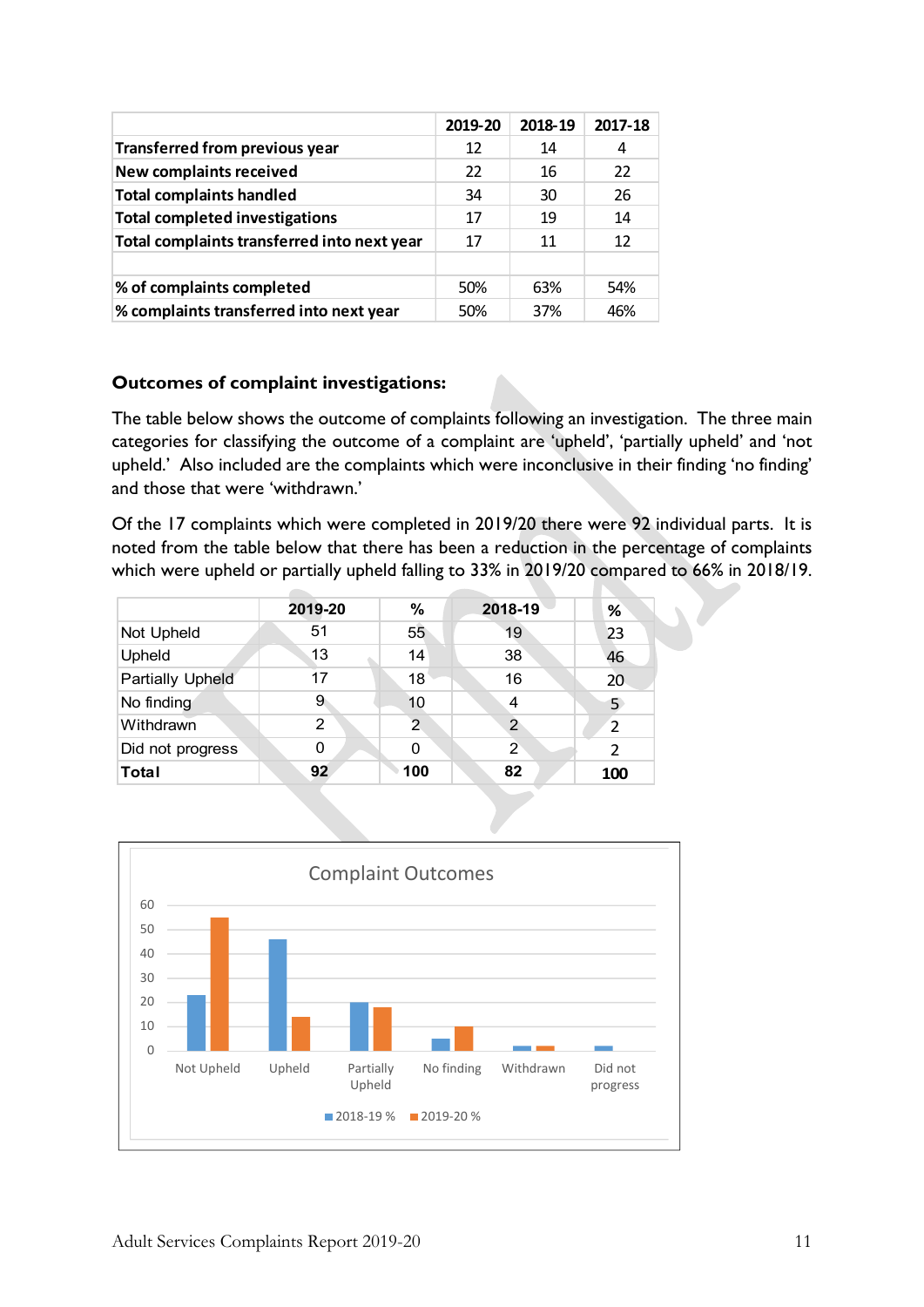# Complaint Timescale Performance:

The statutory timescale for acknowledging complaints is 3 working days. In 2019/20 performance against this target was 74%.

Whilst the statutory timescale for fully resolving a complaint is up to six months based upon the level of risk and complexity, adult services aim to provide an initial response to complaints risk assessed as low within 6 weeks (30 working days). The complex nature of social care complaints coupled with the need to ensure those involved have availability to take part in the investigation often impact upon the overall timescales. erformance against this target was 74%.<br>
Whilst the statutory timescale for fully resvolving a complaint is up to six months based upon<br>
the level of risk and complexity, adult services aim to provide an initial response t

Performance against timescales is detailed below showing the number of complaint investigations completed:

| Within 6<br>weeks | 6 weeks to 2<br>months | $2 - 3$<br>months | $3 - 4$<br>months | $4 - 5$<br>months | $5-6$<br>months | $longer$ than 6<br>months |
|-------------------|------------------------|-------------------|-------------------|-------------------|-----------------|---------------------------|
|                   |                        |                   |                   |                   |                 |                           |
|                   |                        |                   |                   |                   |                 |                           |

|                                                                         | 2019-20 | 2018-19 | 2017-18 |
|-------------------------------------------------------------------------|---------|---------|---------|
| Adult Social Care Complaints within statutory timescale (6 months)      | 87%     | 97%     | 100%    |
| Adult Social Care Complaints within policy timescales (30 working days) | 0%      | 0%      | 0%      |

# Improvement actions themes of upheld complaints:

An important part of the complaints process is capturing the lessons learnt from complaints. This learning is important in helping improve the quality of people's experience, improve quality of services and outcomes.

Where a complaint is upheld or partially upheld, often the investigating officer will make recommendations on how the service should improve to avoid a similar situation arising for another servicer user. These actions are shared with the complainant and a system is in place for recording and monitoring the actions agreed.

Themes are identified which are shared within the service to help prevent problems occurring in the future. Actions regularly identify the need for learning to be discussed at the adult operational managers meetings and for wider sharing to improve practice. Learning from complaints is also discussed at the quarterly workforce board meetings. The service is also developing learning bulletins that will be circulated following each complaint which will also strengthen the workforce's knowledge. This ensure learning identified has been addressed, is monitored and becomes embedded to ensure the improvement of services.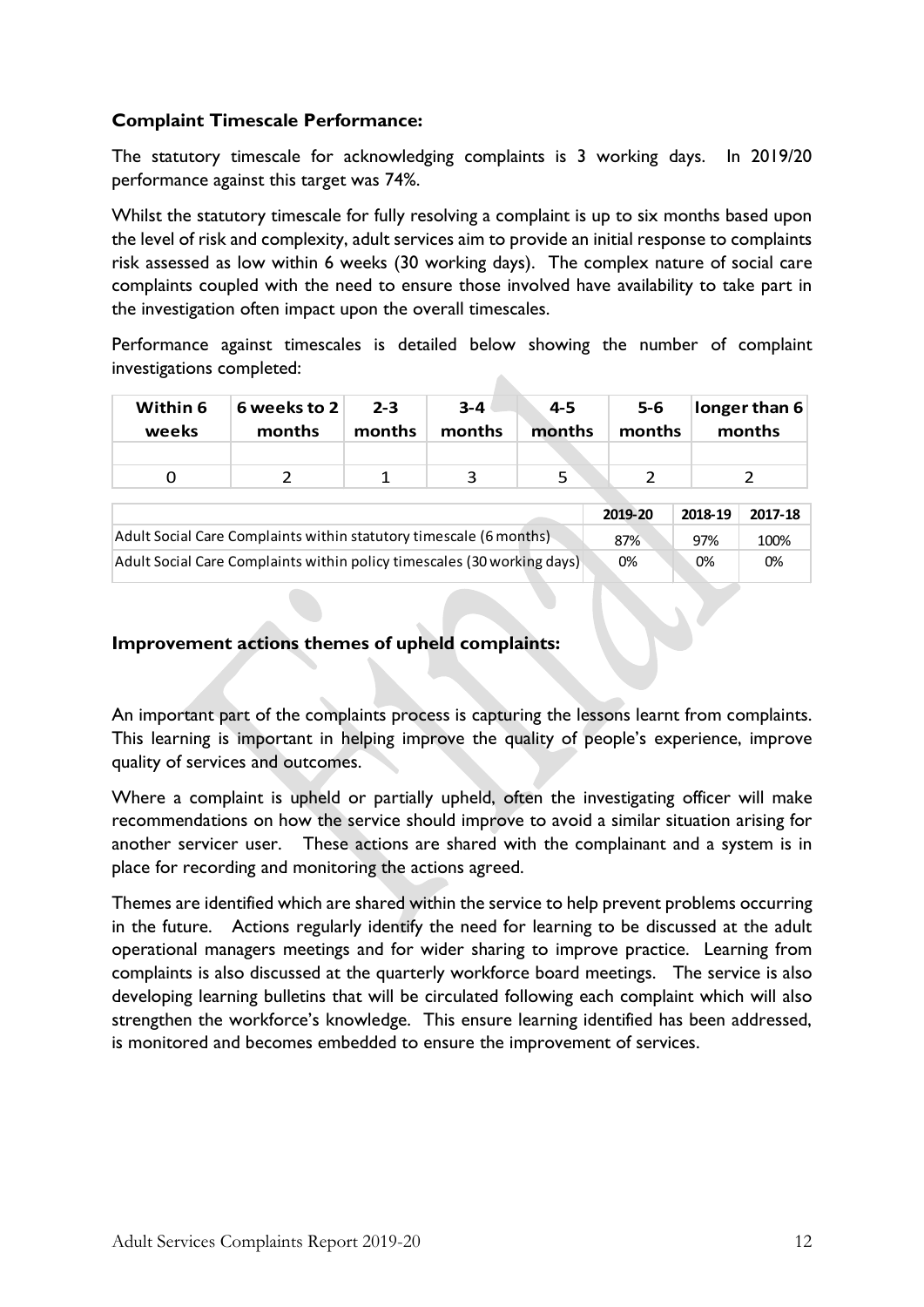| Improvement actions taking in response to investigation findings: |                |       |
|-------------------------------------------------------------------|----------------|-------|
|                                                                   | 2019-20        | $\%$  |
|                                                                   | <b>Number</b>  |       |
| Shared with staff to improve practice                             | 15             | 34.09 |
| Review process                                                    | 10             | 22.73 |
| Request for a service                                             | $\overline{7}$ | 15.91 |
| Financial                                                         | 5              | 11.36 |
| Review service                                                    | 3              | 6.82  |
| Policies and procedures                                           | $\mathbf{1}$   | 2.27  |
| Shared with carer to improve practice                             | $\mathbf{1}$   | 2.27  |
| Apology                                                           | $\mathbf{1}$   | 2.27  |
|                                                                   | $\mathbf{1}$   | 2.27  |
|                                                                   |                |       |
| Shared with staff member to improve practice                      |                |       |
| <b>Total</b>                                                      | 44             | 100%  |

- BMC to ensure timely communication is in place with residents during periods of lifeline disruption
- Shared Lives Carers to be reminded of the Accident and Incident Reporting procedures
- Statutory review meetings take place, care and support plan are reviewed on an annual basis
- Staff reminded to apply the Best Interest Decision making process with appropriate contributors
- Staff reminded to ensure accurate recording of paperwork on the adult social care system (AIS) is undertaken in a timely manner
- Staff reminded copies of adult care and support assessments and adult care and support plans are sent to all service users once completed and evidenced on AIS
- Reminder to staff referrals are made to Mental Health Response Service as appropriate to ensure vulnerable adult are safeguarded
- Community Wellbeing Teams reminded of the importance of completing CERTs in a timely manner and ensuring they are accurate
- Reminder accurate minutes to be produced and circulated appropriately following Decision Support Tool meetings, especially where finances are discussed
- Assessments & Payment Team to ensure accrued debts are reduced appropriately
- Staff in the Hospital Social Work Team and all other community wellbeing team staff are reminded to consider all options including whether it is appropriate to signpost families to source their own care provider
- Reminder to staff members that when they are on annual leave/not in work that their out of office is activated which clearly states whom to contact in their absence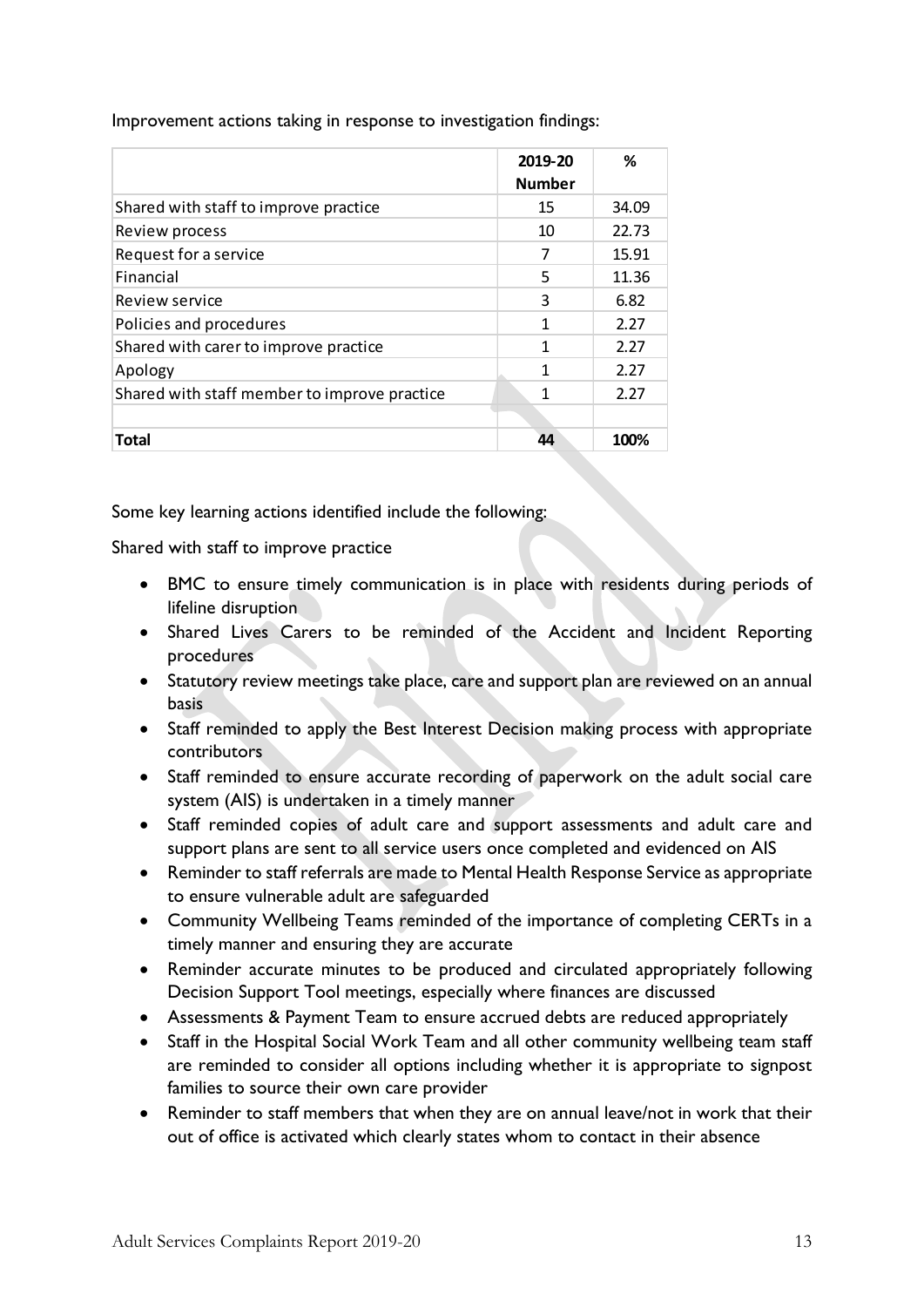- Any feedback obtained by the Quality Development Team is fed back to the referrer of the concerns in a timely manner
- Staff are reminded that case note recordings are kept accurate and any correspondence/discussions are recorded on AIS to reflect any discussions and agreements
- All staff to be reminded of the complaint process and how to handle complaints received

#### Review process

- Consideration given to Welfare Rights Team officers utilising the electronic diary reminder to ensure all appeal benefit applications are followed up in a timely manner
- Development and Implementation Team review their virtual personal budget, cash/mixed personal budget and residential care checklists to incorporate OPG100 checks or LPA checks to include date of registration of LPA check, LPA reference number
- Review best practice regarding how review paperwork is shared with families. Following review, best practice shared with residential homes to ensure their practice aligns with local authority guidelines
- The carer's centre to review their practice for responding and engaging with carers to ensure a clearer process of communication is developed within clear time scales. To post out a non-contact letter in the event that a carer cannot be verbally communicated with.
- Review of the award letter for the carer's personal budget takes place to look at the feasibility of including level of detail and the breakdown of the award.

### Request for a service

- Letter of confirmation to confirm opting out of lifeline scheme
- Best interest forums to be held with the involvement of an independent advocate
- Completion of a risk assessment to be undertaken to facilitate contact at a relative's home
- Completion of a risk assessment to establish whether a service could be provided in the community
- Re-assessment of a residential home resident's medication
- Undertake annual reassessment of needs which had been delayed
- Welfare Rights Team review of financial contributions made to a residential home

### Financial

- Refund for the duration of a period of lifeline disruption to the date a replacement unit was offered
- Payment remedy that recognises any of pocket expenses and distress that could have been avoided had the correct procedures been fully followed during the best interest process
- Non recovery of care charges
- Provider to provide a credit for care calls made which did not meet the required standard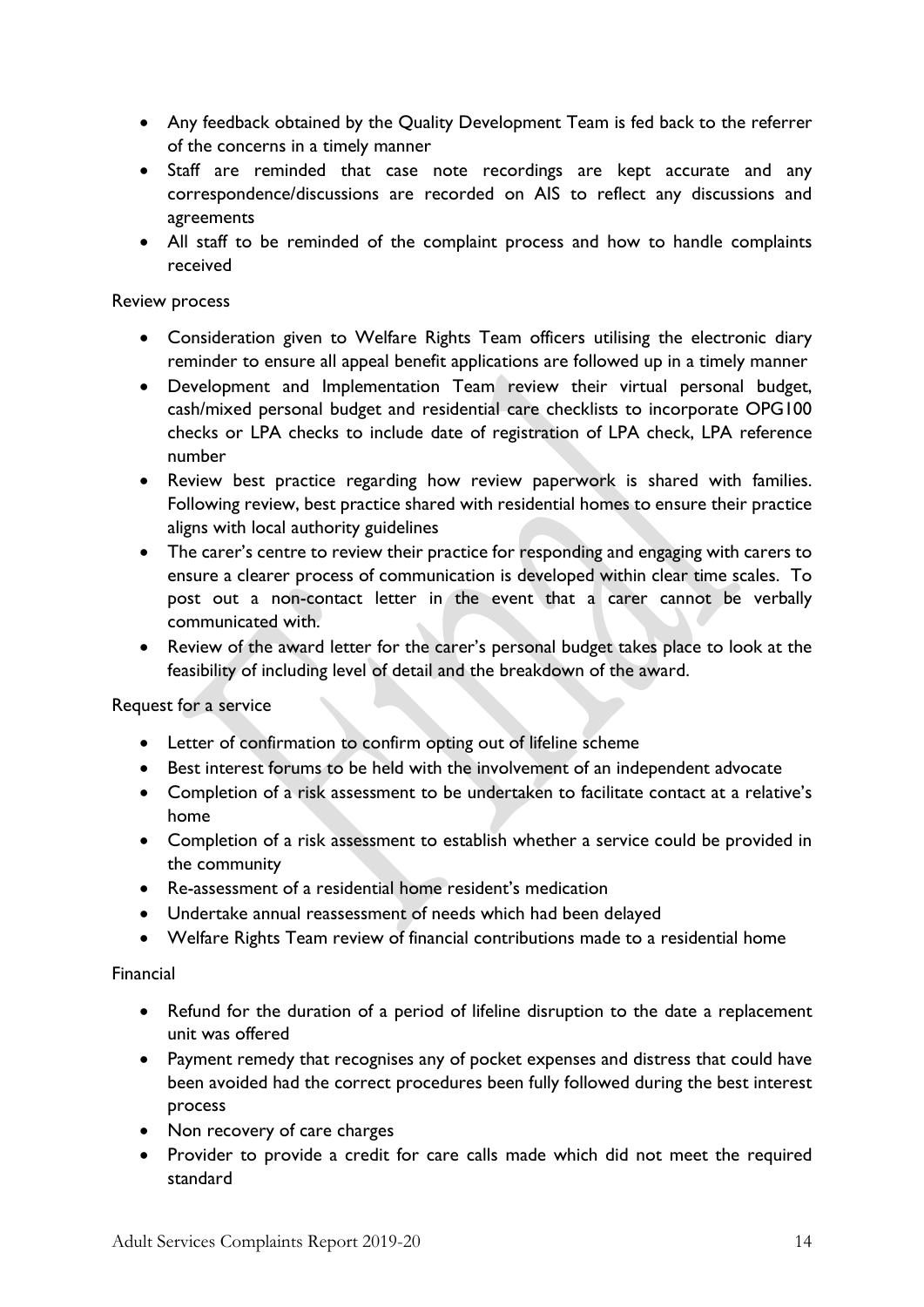Review service

- Review of contact arrangement to reduce late arrival and promote effective contact
- Review of communication and involvement of family members to ensure they are consulted regarding significant decisions, including medical appointments, care and support reviews and provided with copies of relevant minutes of meetings
- Continue to encourage parties to work together to improve the relationship between the carer and family members to promote the service users wellbeing. Mediation services to be considered.

Policies and procedures

 Procedure in relation to lifeline faults is reviewed and updated in relation to a line not being successfully restored within 72 hours

Shared with carer to improve practice

 Carers reminded to follow recommendations discussed from previous actions plans as a result of concerns raised

### Apology

Apology offered in relation to the raising of an invoice

Shared with staff member to improve practice

Areas for improvement and training needs identified during supervision

A number of key actions were identified for residential homes and providers of homecare services as follows:

Review process:

- Residential Home to undertake a review of their best practice to ensure they are in line with the local authority.
- Residential Home to ensure satisfaction surveys are readily available and easily accessible to all family members, explore other means of gathering feedback and feedback is collected in a timely manner
- Residential Home to consider creating a way of informing resident's family members of upcoming events in the home
- Residential Home to ensure processes stipulate families are contacted when medication are prescribed to a resident
- Homecare Services Provider review their practice in relation to carrying out six week initial reviews to ensure these are undertaken.

Shared with staff to improve practice:

• • All residential care homes to be reminded of the Standard Terms of Business and their responsibilities to collect contributions as per the contract and communications.

Financial: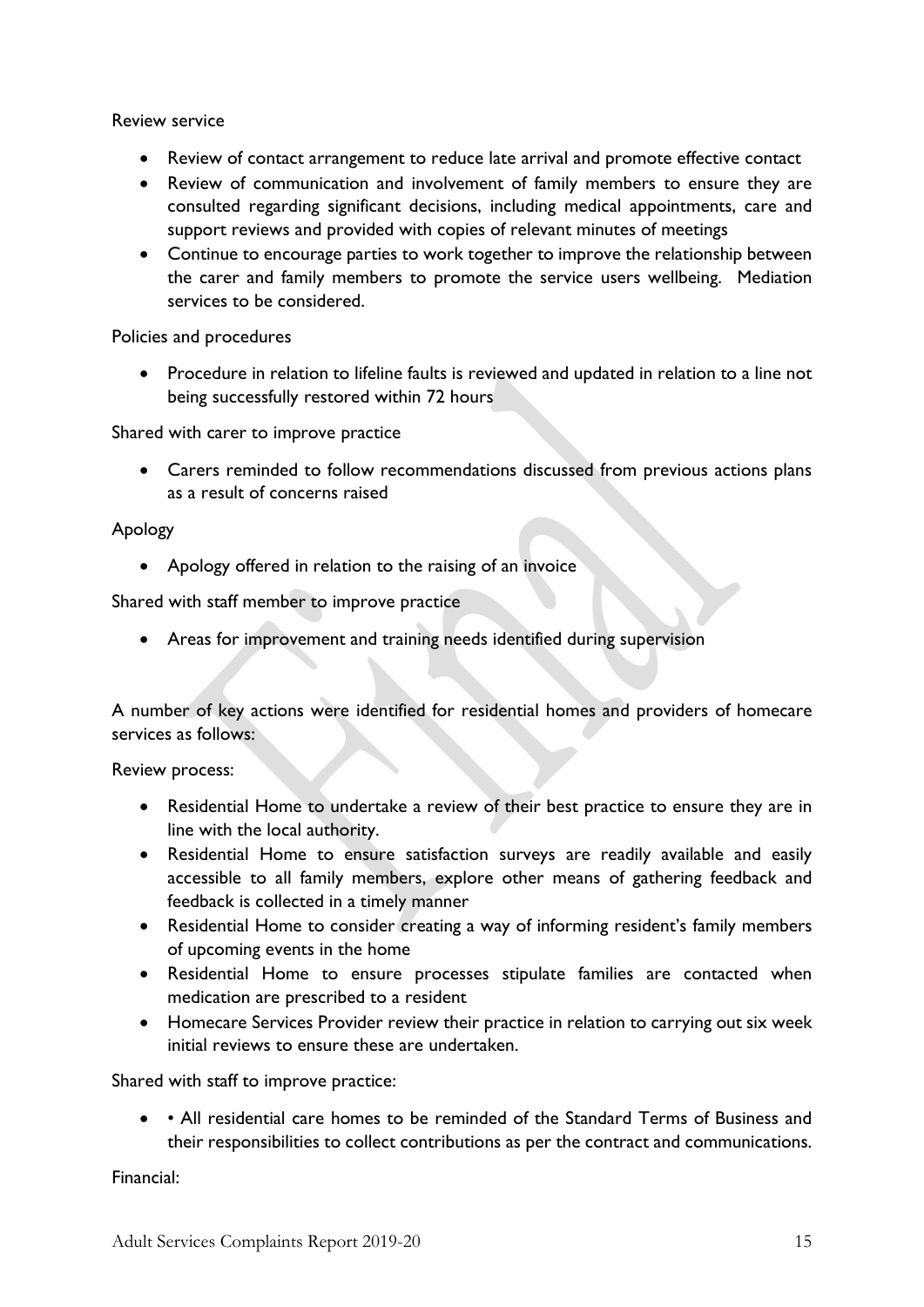Homecare Services Provider to provide a credit for care calls made which did not meet the required standard

## Mixed sector complaints – joint working across health and social care

The Local Government and Social Care Ombudsman and Parliamentary and Health Service Ombudsman introduced a new process for investigating complaints about both health and social care services. The regulations require organisations to work together in ensuring a coordinated investigation and response with a single organisation as the lead.

Where complaints raise aspects which relates to health services, consent is sought from the service user and communication undertaken with the relevant health service agency to identify the most appropriate way to proceed with the investigation. This could involve a joint investigation or a response being provided independently.

The number of mixed sector complaints received have steadily increased year on year. Complaints have been received from service users, family members and/or friends of the family raising concerns on behalf of service users/patients. Of the 23 complaints received in 2019/20 5 mixed sector health and social care complaints were recorded in 2019/20.

The areas of concerns raised mainly relate to the way hospital discharges have been managed, lack of communication between the organisations involved and lack of involvement of key family members in the discharge planning process. A summary of some of the issues raised are detailed below:

Mixed health mixed sector complaints are detailed below:

- Dissatisfaction with the discharge process, for instance, feeling misled regarding the extent of a family member's operation to allow earlier discharge, feeling discharged from hospital too early to relieve 'bed blocking', being discharged from hospital into a new care home without personal items
- Lack of involvement of key family members in the assessment process and decision making regarding care prior to discharge from hospital
- Being discharged from hospital without the equipment necessary to support engagement with rehabilitation
- Being misinformed regarding charging for intermediate care
- Delay in receiving a refund for care provided following the decision to fully fund NHS care as a result of a fast track assessment

Mixed sector complaints relating to residential homes:

- Concern over care being provided by agency staff, that agency staff lacked knowledge of individual's needs, residential home policies/procedures and training to ensure basic level of care
- Dissatisfaction of the facilities after a move into a shared room and concerns over the levels of ventilation impacting on a residents health
- Concern over a relative not receiving the correct amount of personal care